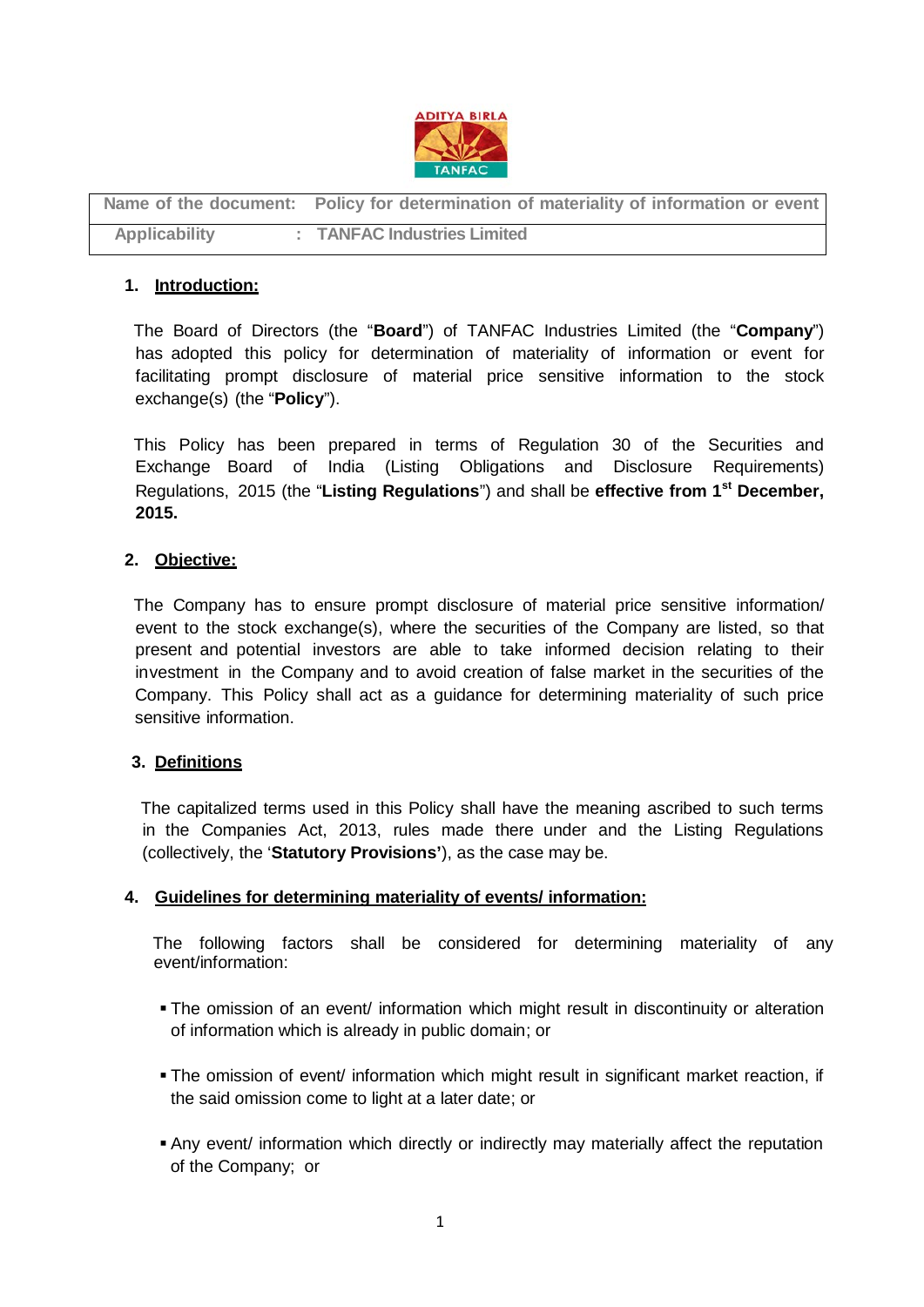- Any event/ information, which if not disclosed promptly may lead to creation of false market in the securities of the Company; or
- the impact of event/ information as a percentage of Company's annual turnover, fixed assets and total assets; or
- whether the event/ information is in the ordinary course of business; or
- whether the event/ information represents a significant shift in strategy and is an exit from, or entry into, a significant line of business; or
- Any other event/ information which is material in the opinion of Board of the Company.

## **5. Disclosure of events/ information**

#### **Disclosure to the stock exchanges**

 Events/ information specified in **Annexure I** of this Policy are deemed to be material events and the Company shall make disclosure of such events or information to the stock exchange(s), without application of guidelines for materiality as mentioned in clause 4 of this Policy, as soon as reasonably possible but not later than twenty four (24) hours from the occurrence of such event or information.

 Provided further that in case the disclosure is made after twenty four (24) hours of the occurrence of such event/ information, the Company shall, along with such disclosure(s) provide an explanation for the delay.

 The Company shall make disclosure of events/ information as specified in Annexure II of this Policy, if considered material after application of guidelines for determining materiality as given under Clause 4 of this Policy.

 Apart from the events/information given under Annexure I and Annexure II of this Policy, any other material information/event viz. major development that is likely to affect business, e.g. emergence of new technologies, expiry of patents, any change of accounting policy that may have a significant impact on the accounts, etc. and brief details thereof and any other information which is exclusively known to the Company which may be necessary to enable the holders of securities of the Company to appraise its position and to avoid the establishment of a false market in such securities, shall also be disclosed to the stock exchange(s).

 The Company shall disclose to the stock exchange(s) material updates on the events/ information disclosed under this Policy till such time the event is resolved/ closed, with relevant explanations.

 The Company shall also disclose all events/ information with respect to its subsidiaries, which are material for the Company, by applying the guidelines of materiality as given in clause 4 of this Policy.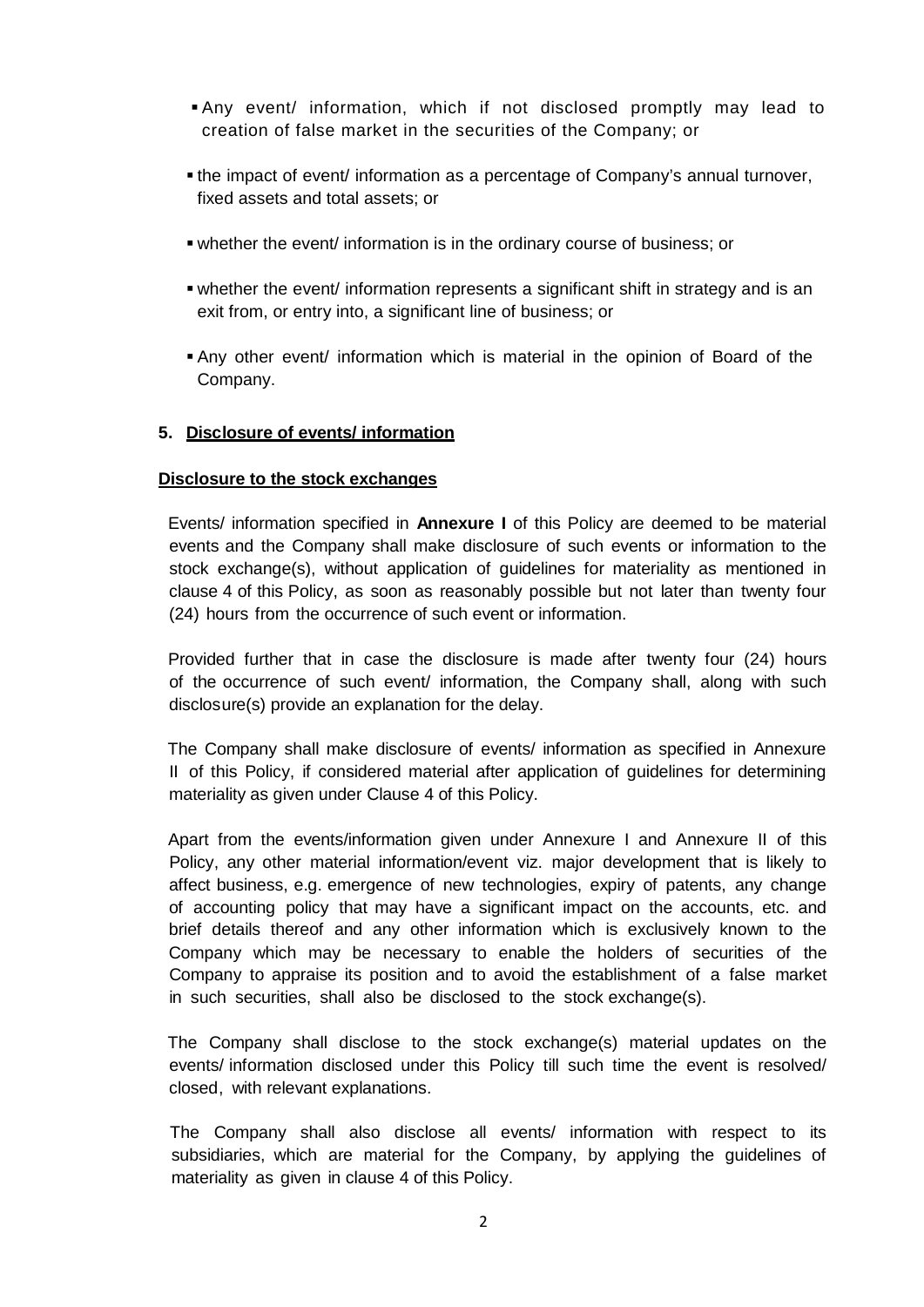Without prejudice to the generality of provisions of this Policy, the Company may make disclosures of event/information as specified by the Board from time to time.

### **Disclosure on Company's website**

All the events/information disclosed to the stock exchange(s) shall be uploaded on the Company's website for a minimum period of 5 years and thereafter as per archival policy (refer Company's Policy for Archival of Documents).

## **6. Authority:**

The Key Managerial Personnel of the Company as decided by the Board from time to time are authorised for determining materiality of event/ information as specified in Annexure II of this Policy.

The Company Secretary of the Company and such other Key Managerial Personnel of the Company as decided by the Board from time to time are severally authorised for disclosing such material events/information to the stock exchange(s).

## **7. Review and Amendment:**

The Policy shall be reviewed as and when required to ensure that it meets the objectives of the Statutory Provisions and remains effective.

This Policy shall be reviewed periodically and may be amended by the Board, as may be deemed necessary.

### **8. Interpretation:**

In case of any conflict between the provisions of this Policy and of Statutory Provisions, the Statutory Provisions shall prevail over this Policy. Any subsequent amendment/ modification in the Statutory Provisions shall automatically apply to this Policy.

In case of any clarification required with respect to this Policy, kindly contact the Company Secretary of the Company.

This Policy shall be disclosed on the website of the Company [www.tanfac.com.](http://www.tanfac.com./)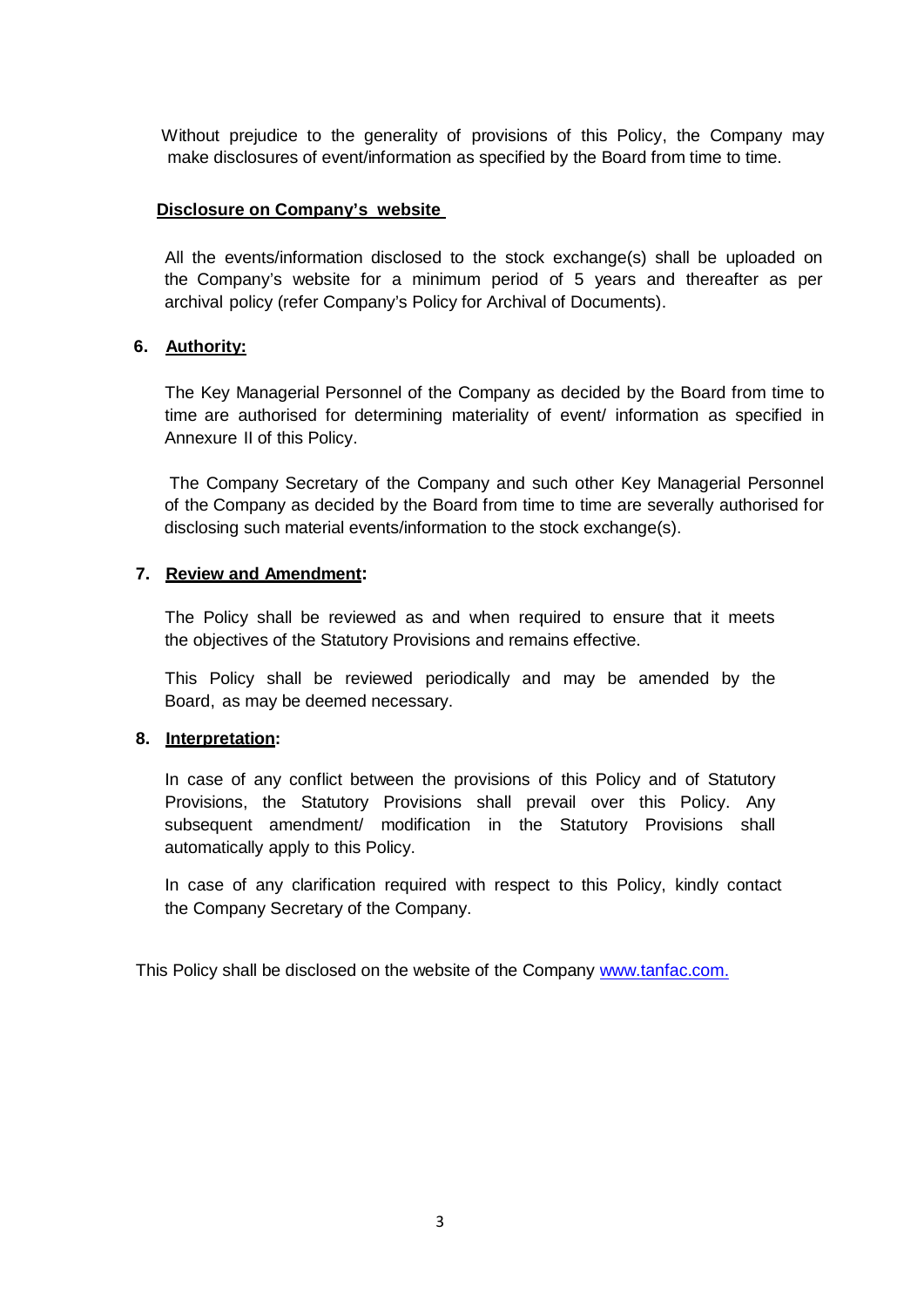#### **Annexure I**

#### **Material events/ information to be mandatorily disclosed to the stock exchange(s)**

1. Acquisition(s) (including agreement to acquire), Scheme of Arrangement (amalgamation/ merger/ demerger/restructuring), or sale or disposal of any unit(s), division(s) or subsidiary of the Company or any other restructuring.

The term acquisition shall mean:-

- (i) acquiring control, whether directly or indirectly; or,
- (ii) acquiring or agreeing to acquire shares or voting rights in, a company, whether directly or indirectly, such that -
	- (a) the Company holds shares or voting rights aggregating to 5% or more of the shares or voting rights in the said company, or;
	- (b) there has been a change in holding from the last disclosure made and such change exceeds 2% of the total shareholding or voting rights in the said company.
- 2. Issuance or forfeiture of securities, split or consolidation of shares, buyback of securities, any restriction on transferability of securities or alteration in terms or structure of existing securities including forfeiture, reissue of forfeited securities, alteration of calls, redemption of securities etc.
- 3. Revision in Rating(s).
- 4. Outcome of Meetings of the board of directors: The Company shall disclose to the Exchange(s), within 30 minutes of the closure of the meeting, held to consider the following:
	- a) dividends and/or cash bonuses recommended or declared or the decision to pass any dividend and the date on which dividend shall be paid/dispatched;
	- b) any cancellation of dividend with reasons thereof;
	- c) the decision on buyback of securities;
	- d) the decision with respect to fund raising proposed to be undertaken
	- e) Increase in capital by issue of bonus shares through capitalization including the date on which such bonus shares shall be credited/dispatched.
	- f) reissue of forfeited shares or securities, or the issue of shares or securities held in reserve for future issue or the creation in any form or manner of new shares or securities or any other rights, privileges or benefits to subscribe to.
	- g) short particulars of any other alterations of capital, including calls;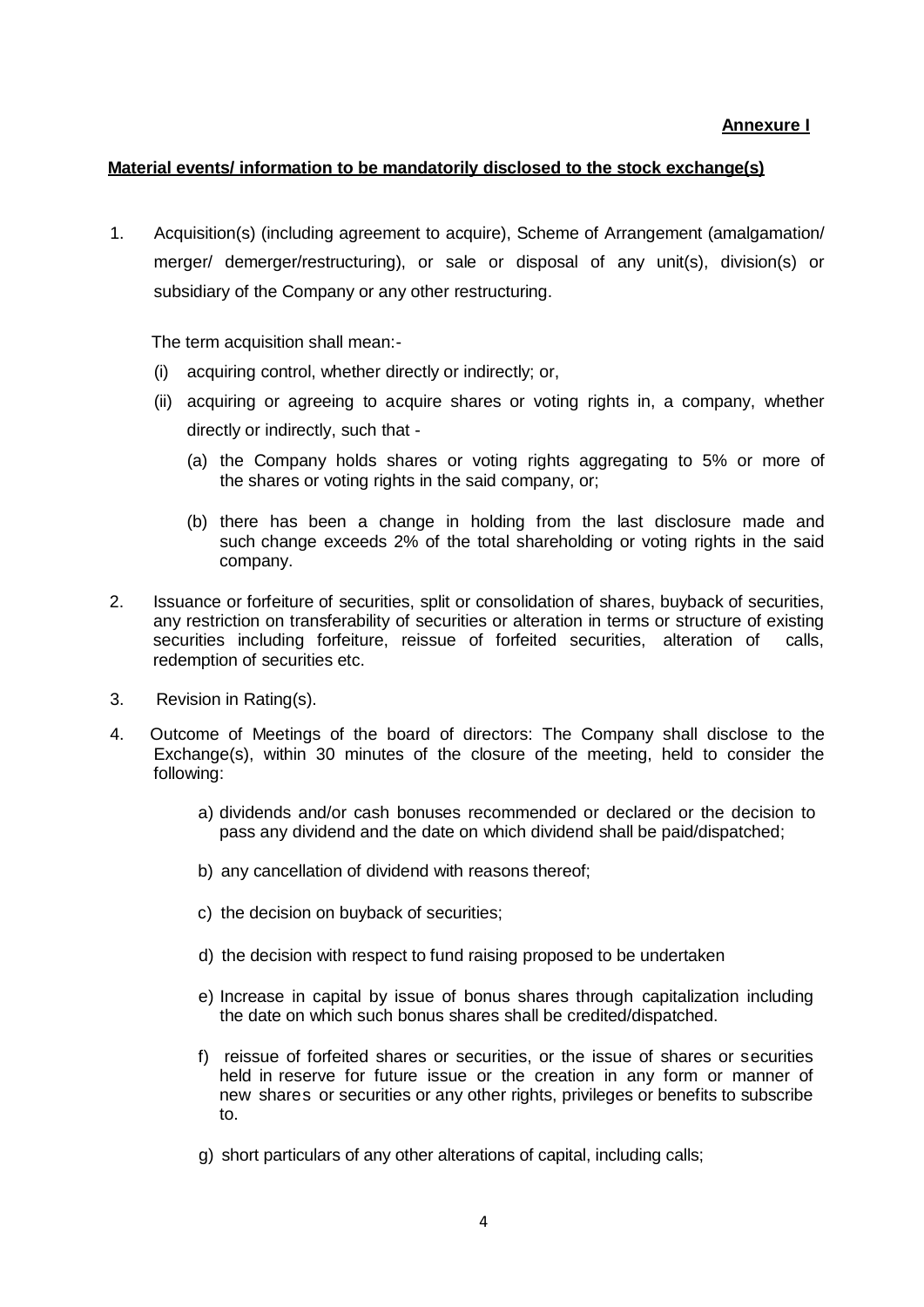- h) financial results;
- i) decision on voluntary delisting by the Company from stock exchange(s).
- 5. Agreements (viz. shareholder agreement(s), joint venture agreement(s), family settlement agreement(s) (to the extent that it impacts management and control of the Company), agreement(s)/ treaty(ies)/ contract(s) with media companies) which are binding and not in normal course of business, revision(s) or amendment(s) and termination(s) thereof.
- 6. Fraud/defaults by promoter or key managerial personnel or by the Company or arrest of key managerial personnel or promoter.
- 7. Change in directors, key managerial personnel (Managing Director, Chief Executive Officer, Chief Financial Officer , Company Secretary etc.), Auditor and Compliance Officer.
- 8. Appointment or discontinuation of share transfer agent.
- 9. Corporate Debt restructuring
- 10. One time settlement with a bank.
- 11. Reference to BIFR and winding-up petition filed by any party / creditors.
- 12. Issuance of Notices, call letters, resolutions and circulars sent to shareholders, debenture holders or creditors or any class of them or advertised in the media by the Company.
- 13. Proceedings of Annual and extraordinary general meetings of the Company.
- 14. Amendments to memorandum and articles of association of Company , in brief.
- 15. Schedule of Analyst or institutional investor meet and presentations on financial results made by the Company to analysts or institutional investors;